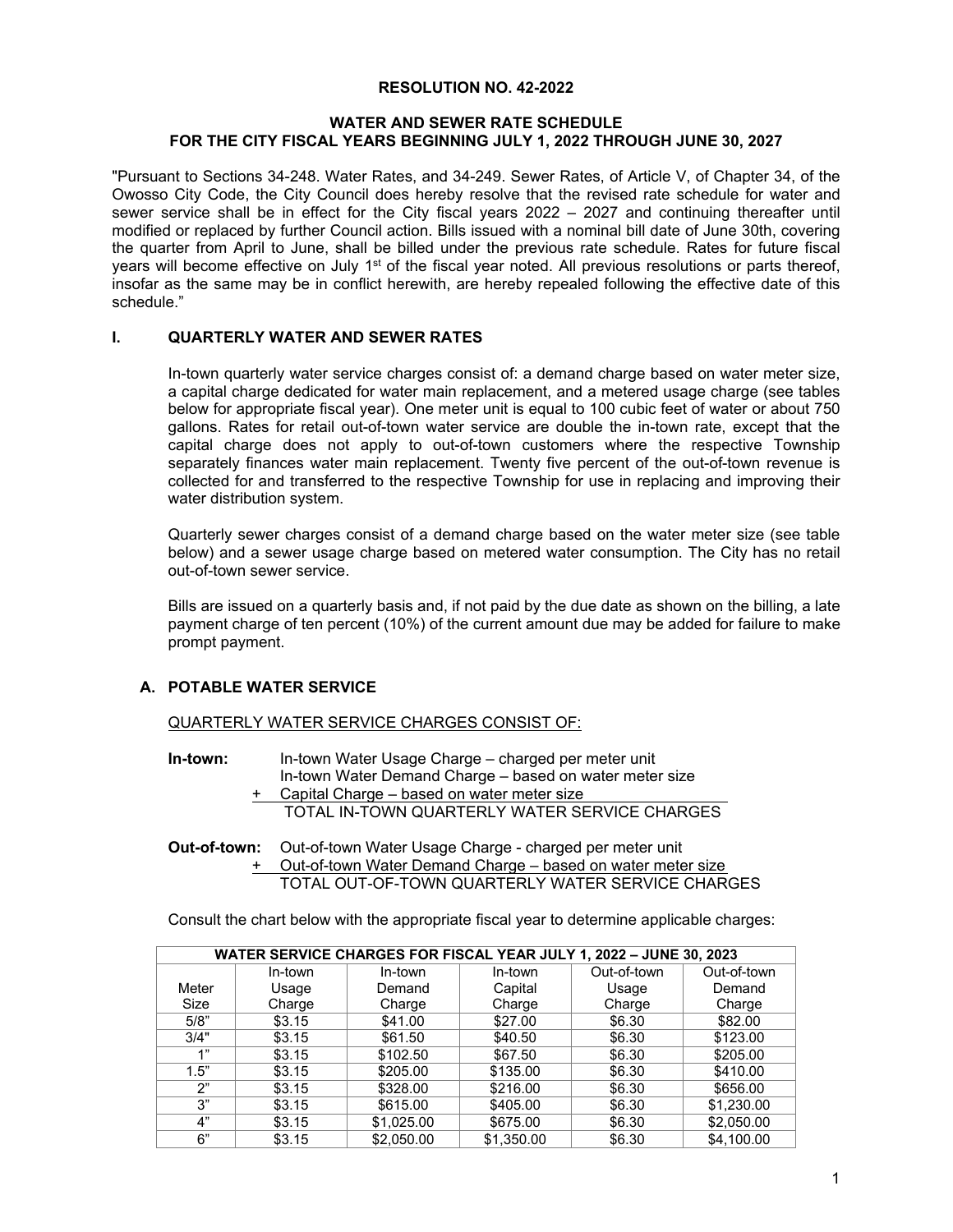|       | WATER SERVICE CHARGES FOR FISCAL YEAR JULY 1, 2023 - JUNE 30, 2024 |            |            |             |             |  |
|-------|--------------------------------------------------------------------|------------|------------|-------------|-------------|--|
|       | In-town                                                            | In-town    | In-town    | Out-of-town | Out-of-town |  |
| Meter | Usage                                                              | Demand     | Capital    | Usage       | Demand      |  |
| Size  | Charge                                                             | Charge     | Charge     | Charge      | Charge      |  |
| 5/8"  | \$3.24                                                             | \$42.23    | \$27.81    | \$6.49      | \$84.46     |  |
| 3/4"  | \$3.24                                                             | \$63.35    | \$41.72    | \$6.49      | \$126.69    |  |
| 1"    | \$3.24                                                             | \$105.58   | \$69.53    | \$6.49      | \$211.15    |  |
| 1.5"  | \$3.24                                                             | \$211.15   | \$139.05   | \$6.49      | \$422.30    |  |
| 2"    | \$3.24                                                             | \$337.84   | \$222.48   | \$6.49      | \$675.68    |  |
| 3"    | \$3.24                                                             | \$633.45   | \$417.15   | \$6.49      | \$1,266.90  |  |
| 4"    | \$3.24                                                             | \$1,055.75 | \$695.25   | \$6.49      | \$2,111.50  |  |
| 6"    | \$3.24                                                             | \$2.111.50 | \$1,390.50 | \$6.49      | \$4,223.00  |  |

|       | WATER SERVICE CHARGES FOR FISCAL YEAR JULY 1, 2024 - JUNE 30, 2025 |            |            |             |             |  |  |
|-------|--------------------------------------------------------------------|------------|------------|-------------|-------------|--|--|
|       | In-town                                                            | In-town    | In-town    | Out-of-town | Out-of-town |  |  |
| Meter | Usage                                                              | Demand     | Capital    | Usage       | Demand      |  |  |
| Size  | Charge                                                             | Charge     | Charge     | Charge      | Charge      |  |  |
| 5/8"  | \$3.34                                                             | \$43.50    | \$28.64    | \$6.68      | \$86.99     |  |  |
| 3/4"  | \$3.34                                                             | \$65.25    | \$42.97    | \$6.68      | \$130.49    |  |  |
| 4"    | \$3.34                                                             | \$108.74   | \$71.61    | \$6.68      | \$217.48    |  |  |
| 1.5"  | \$3.34                                                             | \$217.48   | \$143.22   | \$6.68      | \$434.97    |  |  |
| ን"    | \$3.34                                                             | \$347.98   | \$229.15   | \$6.68      | \$695.95    |  |  |
| 3"    | \$3.34                                                             | \$652.45   | \$429.66   | \$6.68      | \$1,304.91  |  |  |
| 4"    | \$3.34                                                             | \$1,087.42 | \$716.11   | \$6.68      | \$2,174.85  |  |  |
| 6"    | \$3.34                                                             | \$2.174.85 | \$1.432.22 | \$6.68      | \$4,349.69  |  |  |

|       | WATER SERVICE CHARGES FOR FISCAL YEAR JULY 1, 2025 - JUNE 30, 2026 |            |            |             |             |  |  |
|-------|--------------------------------------------------------------------|------------|------------|-------------|-------------|--|--|
|       | In-town                                                            | In-town    | In-town    | Out-of-town | Out-of-town |  |  |
| Meter | Usage                                                              | Demand     | Capital    | Usage       | Demand      |  |  |
| Size  | Charge                                                             | Charge     | Charge     | Charge      | Charge      |  |  |
| 5/8"  | \$3.44                                                             | \$44.80    | \$29.50    | \$6.88      | \$89.60     |  |  |
| 3/4"  | \$3.44                                                             | \$67.20    | \$44.26    | \$6.88      | \$134.41    |  |  |
| 1"    | \$3.44                                                             | \$112.00   | \$73.76    | \$6.88      | \$224.01    |  |  |
| 1.5"  | \$3.44                                                             | \$224.01   | \$147.52   | \$6.88      | \$448.02    |  |  |
| 2"    | \$3.44                                                             | \$358.41   | \$236.03   | \$6.88      | \$716.83    |  |  |
| 3"    | \$3.44                                                             | \$672.03   | \$442.55   | \$6.88      | \$1,344.05  |  |  |
| 4"    | \$3.44                                                             | \$1,120.05 | \$737.59   | \$6.88      | \$2,240.09  |  |  |
| 6"    | \$3.44                                                             | \$2,240.09 | \$1,475.18 | \$6.88      | \$4,480.18  |  |  |

|       | WATER SERVICE CHARGES FOR FISCAL YEAR JULY 1, 2026 - JUNE 30, 2027 |            |            |             |             |  |  |
|-------|--------------------------------------------------------------------|------------|------------|-------------|-------------|--|--|
|       | In-town                                                            | In-town    | In-town    | Out-of-town | Out-of-town |  |  |
| Meter | Usage                                                              | Demand     | Capital    | Usage       | Demand      |  |  |
| Size  | Charge                                                             | Charge     | Charge     | Charge      | Charge      |  |  |
| 5/8"  | \$3.55                                                             | \$46.15    | \$30.39    | \$7.09      | \$92.29     |  |  |
| 3/4"  | \$3.55                                                             | \$69.22    | \$45.58    | \$7.09      | \$138.44    |  |  |
| 4"    | \$3.55                                                             | \$115.36   | \$75.97    | \$7.09      | \$230.73    |  |  |
| 1.5"  | \$3.55                                                             | \$230.73   | \$151.94   | \$7.09      | \$461.46    |  |  |
| 2"    | \$3.55                                                             | \$369.17   | \$243.11   | \$7.09      | \$738.33    |  |  |
| 3"    | \$3.55                                                             | \$692.19   | \$455.83   | \$7.09      | \$1,384.38  |  |  |
| 4"    | \$3.55                                                             | \$1,153.65 | \$759.72   | \$7.09      | \$2,307.29  |  |  |
| 6"    | \$3.55                                                             | \$2.307.29 | \$1.519.44 | \$7.09      | \$4.614.59  |  |  |

For a residential user with a second 5/8" meter on a single service line for water only irrigation service, the user shall be charged a single water demand and capital charge for a 5/8" meter as a separate/additional metered service on a year round basis.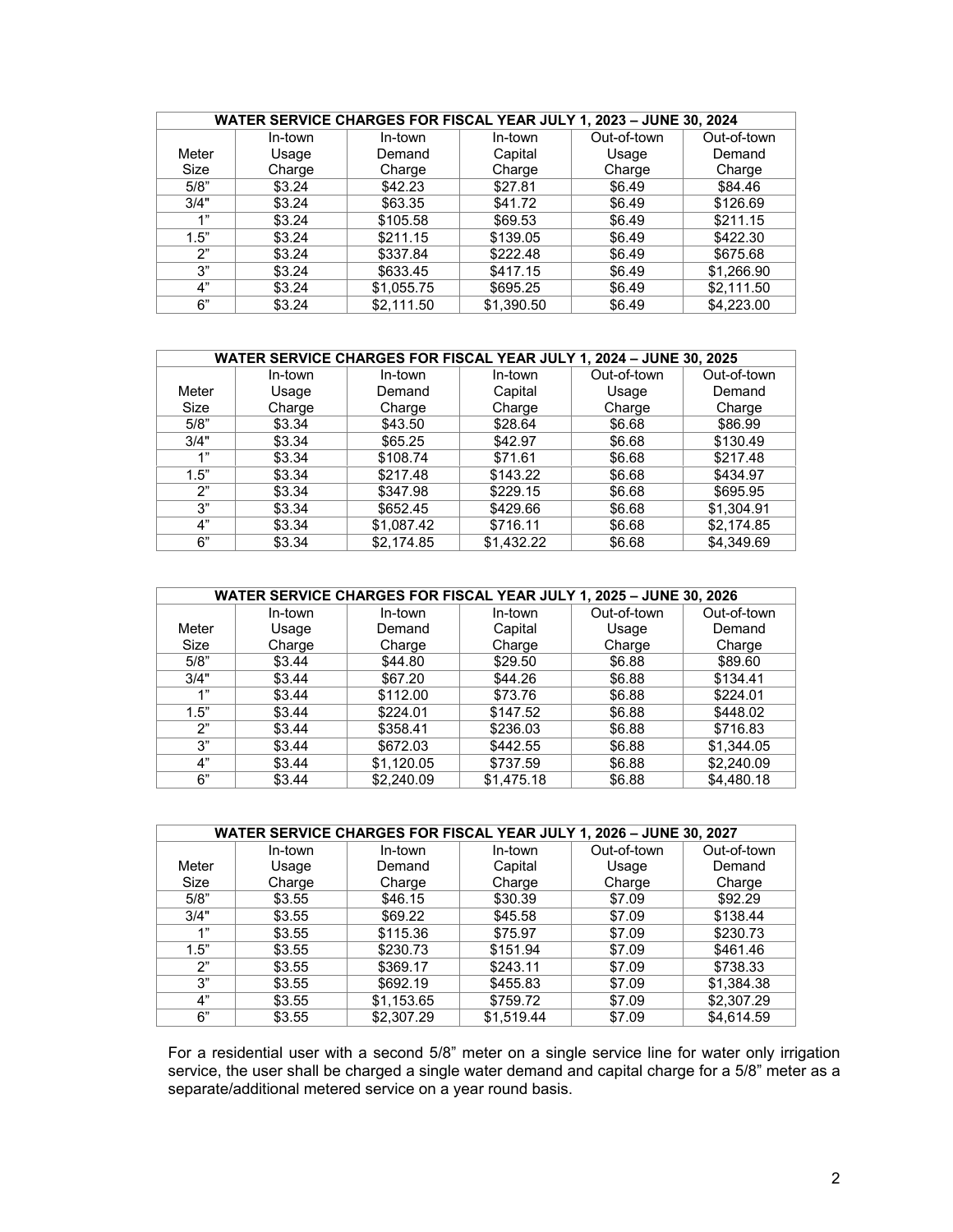The demand charge for multiple residential units served by a single water meter shall be based on actual meter size provided the meter meets the minimum size requirement per the following table:

| Number of Apartments | Minimum Meter Size |
|----------------------|--------------------|
| $1 - 3$              | 5/8"               |
| $4 - 7$              | 3/4"               |
| $8 - 11$             | 1"                 |
| $12 - 15$            | 1.5"               |
| $16 - 24$            | 2"                 |
| $24 - 48$            | 3"                 |
| Over 48              |                    |

# **B. SEWER SERVICE**

#### QUARTERLY SEWER SERVICE CHARGES CONSIST OF:

For residential customers without metered water service, the quarterly sewer service charge can be found in the table below:

| <b>QUARTERLY SEWER SERVICE CHARGE</b><br>FOR RESIDENTIAL CUSTOMERS<br><b>WITHOUT METERED WATER SERVICE</b><br>PER RESIDENTIAL UNIT |          |  |  |
|------------------------------------------------------------------------------------------------------------------------------------|----------|--|--|
| <b>Fiscal Year</b>                                                                                                                 | Cost     |  |  |
| 2022-23                                                                                                                            | \$132.39 |  |  |
| 2023-24                                                                                                                            | \$156.58 |  |  |
| 2024-25                                                                                                                            | \$161.28 |  |  |
| \$166.12<br>2025-26                                                                                                                |          |  |  |
| 2026-27                                                                                                                            | \$171.10 |  |  |

Or

 Sewer Usage Charge – charged per meter unit Sewer Demand Charge – based on water meter size TOTAL QUARTERLY SEWER SERVICE CHARGES

**SEWER SERVICE CHARGES FOR FISCAL YEAR JULY 1, 2022 - JUNE 30, 2023**  Meter Size Sewer Usage Charge Sewer Demand Charge

| <b>SEWER SERVICE CHARGES FOR</b><br><b>AL YEAR JULY 1, 2022 - JUNE 30, 2023</b> |                          |                           |               | <b>SEWER SERVICE CHARGES FOR</b> | FISCAL YEAR JULY 1, 2023 - JUNE 30, 2024 |
|---------------------------------------------------------------------------------|--------------------------|---------------------------|---------------|----------------------------------|------------------------------------------|
| ter<br>ze.                                                                      | Sewer<br>Usage<br>Charge | Sewer<br>Demand<br>Charge | Meter<br>Size | Sewer<br>Usage<br>Charge         | Sewer<br>Demand<br>Charge                |
| 5/8"                                                                            | \$4.00                   | \$38.00                   | 5/8"          | \$4.95                           | \$41.00                                  |
| 3/4"                                                                            | \$4.00                   | \$57.00                   | 3/4"          | \$4.95                           | \$61.50                                  |
| 1"                                                                              | \$4.00                   | \$95.00                   | 1"            | \$4.95                           | \$102.50                                 |
| 1.5"                                                                            | \$4.00                   | \$190.00                  | 1.5"          | \$4.95                           | \$205.00                                 |
| 2"                                                                              | \$4.00                   | \$304.00                  | 2"            | \$4.95                           | \$328.00                                 |
| 3"                                                                              | \$4.00                   | \$570.00                  | 3"            | \$4.95                           | \$615.00                                 |
| 4"                                                                              | \$4.00                   | \$950.00                  | 4"            | \$4.95                           | \$1,025.00                               |
| 6"                                                                              | \$4.00                   | \$1,900.00                | 6"            | \$4.95                           | \$2,050.00                               |
|                                                                                 |                          |                           |               |                                  |                                          |

Consult the chart below with the appropriate fiscal year to determine applicable charges: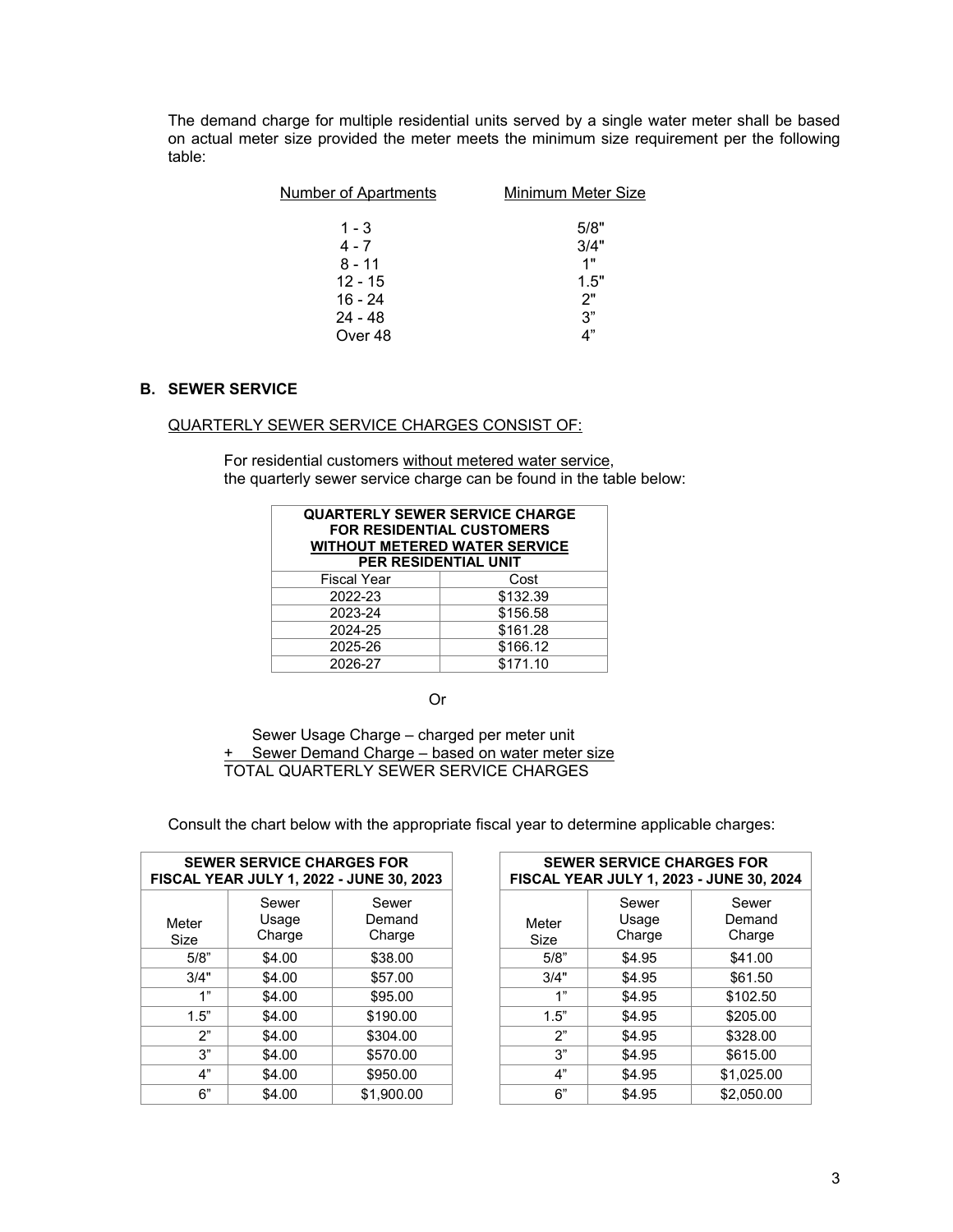| <b>SEWER SERVICE CHARGES FOR</b><br>FISCAL YEAR JULY 1, 2024 - JUNE 30, 2025 |                          |                           |  |  |  |
|------------------------------------------------------------------------------|--------------------------|---------------------------|--|--|--|
| Meter<br>Size                                                                | Sewer<br>Usage<br>Charge | Sewer<br>Demand<br>Charge |  |  |  |
| 5/8"                                                                         | \$5.10                   | \$42.23                   |  |  |  |
| 3/4"                                                                         | \$5.10                   | \$63.35                   |  |  |  |
| 1"                                                                           | \$5.10                   | \$105.58                  |  |  |  |
| 1.5"                                                                         | \$5.10                   | \$211.15                  |  |  |  |
| 2"                                                                           | \$5.10                   | \$337.84                  |  |  |  |
| 3"                                                                           | \$5.10                   | \$633.45                  |  |  |  |
| 4"                                                                           | \$5.10                   | \$1,055.75                |  |  |  |
| 6"                                                                           | \$5.10                   | \$2.111.50                |  |  |  |

| <b>SEWER SERVICE CHARGES FOR</b><br>AL YEAR JULY 1, 2024 - JUNE 30, 2025 |                          |                           |               | <b>SEWER SERVICE CHARGES FOR</b> | FISCAL YEAR JULY 1, 2025 - JUNE 30, 2026 |
|--------------------------------------------------------------------------|--------------------------|---------------------------|---------------|----------------------------------|------------------------------------------|
| ter:<br>ze                                                               | Sewer<br>Usage<br>Charge | Sewer<br>Demand<br>Charge | Meter<br>Size | Sewer<br>Usage<br>Charge         | Sewer<br>Demand<br>Charge                |
| 5/8"                                                                     | \$5.10                   | \$42.23                   | 5/8"          | \$5.25                           | \$43.50                                  |
| 3/4"                                                                     | \$5.10                   | \$63.35                   | 3/4"          | \$5.25                           | \$65.25                                  |
| 1"                                                                       | \$5.10                   | \$105.58                  | 4"            | \$5.25                           | \$108.74                                 |
| 1.5"                                                                     | \$5.10                   | \$211.15                  | 1.5"          | \$5.25                           | \$217.48                                 |
| 2"                                                                       | \$5.10                   | \$337.84                  | 2"            | \$5.25                           | \$347.98                                 |
| 3"                                                                       | \$5.10                   | \$633.45                  | 3"            | \$5.25                           | \$652.45                                 |
| 4"                                                                       | \$5.10                   | \$1,055.75                | 4"            | \$5.25                           | \$1,087.42                               |
| 6"                                                                       | \$5.10                   | \$2.111.50                | 6"            | \$5.25                           | \$2.174.85                               |

| <b>SEWER SERVICE CHARGES FOR</b><br>FISCAL YEAR JULY 1, 2026 - JUNE 30, 2027 |        |            |  |  |  |
|------------------------------------------------------------------------------|--------|------------|--|--|--|
|                                                                              | Sewer  | Sewer      |  |  |  |
| <b>METER</b>                                                                 | Usage  | Demand     |  |  |  |
| SIZE                                                                         | Charge | Charge     |  |  |  |
| 5/8"                                                                         | \$5.41 | \$44.80    |  |  |  |
| 3/4"                                                                         | \$5.41 | \$67.20    |  |  |  |
| 1"                                                                           | \$5.41 | \$112.00   |  |  |  |
| 1.5"                                                                         | \$5.41 | \$224.01   |  |  |  |
| 2"                                                                           | \$5.41 | \$358.41   |  |  |  |
| 3"                                                                           | \$5.41 | \$672.03   |  |  |  |
| 4"                                                                           | \$5.41 | \$1,120.05 |  |  |  |
| 6"                                                                           | \$5.41 | \$2.240.09 |  |  |  |

# **C. FIRE PROTECTION SERVICE**

Consult the chart below with the current fiscal year to determine the appropriate Quarterly Water Charge for Sprinkler Service:

| <b>SPRINKLER SERVICE CHARGES FOR</b><br>FISCAL YEAR JULY 1, 2022 - JUNE 30, 2023 |          |          |             |  |  |  |
|----------------------------------------------------------------------------------|----------|----------|-------------|--|--|--|
|                                                                                  | In-town  | In-town  | Out-of-Town |  |  |  |
| <b>RISER</b>                                                                     | Demand   | Capital  | Demand      |  |  |  |
| <b>SIZE</b>                                                                      | Charge   | Charge   | Charge      |  |  |  |
| 3"                                                                               | \$41.00  | \$27.00  | \$82.00     |  |  |  |
| 4"                                                                               | \$61.50  | \$40.50  | \$123.00    |  |  |  |
| 6"                                                                               | \$102.50 | \$67.50  | \$205.00    |  |  |  |
| 8"                                                                               | \$205.00 | \$135.00 | \$410.00    |  |  |  |
| 10"                                                                              | \$328.00 | \$216.00 | \$656.00    |  |  |  |

| <b>SPRINKLER SERVICE CHARGES FOR</b><br>FISCAL YEAR JULY 1, 2023 - JUNE 30, 2024 |          |          |             |
|----------------------------------------------------------------------------------|----------|----------|-------------|
|                                                                                  | In-town  | In-town  | Out-of-Town |
| <b>RISER</b>                                                                     | Demand   | Capital  | Demand      |
| <b>SIZE</b>                                                                      | Charge   | Charge   | Charge      |
| 3"                                                                               | \$42.23  | \$27.81  | \$84.46     |
| 4"                                                                               | \$63.35  | \$41.72  | \$126.69    |
| 6"                                                                               | \$105.58 | \$69.53  | \$211.15    |
| 8"                                                                               | \$211.15 | \$139.05 | \$422.30    |
| 10"                                                                              | \$337.84 | \$222.48 | \$675.68    |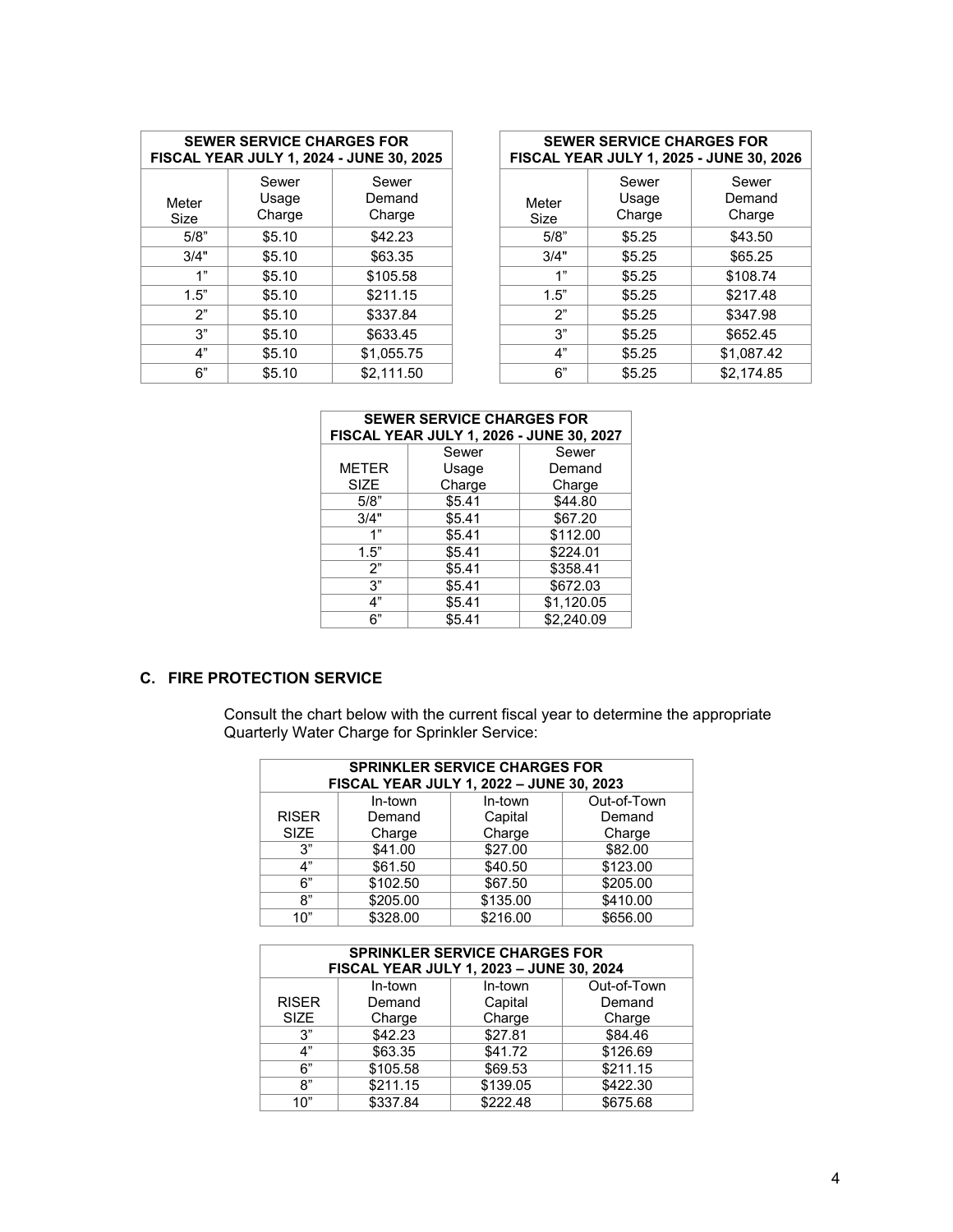| <b>SPRINKLER SERVICE CHARGES FOR</b><br>FISCAL YEAR JULY 1, 2024 - JUNE 30, 2025 |          |          |             |
|----------------------------------------------------------------------------------|----------|----------|-------------|
|                                                                                  | In-town  | In-town  | Out-of-Town |
| <b>RISER</b>                                                                     | Demand   | Capital  | Demand      |
| <b>SIZE</b>                                                                      | Charge   | Charge   | Charge      |
| 3"                                                                               | \$43.50  | \$28.64  | \$86.99     |
| 4"                                                                               | \$65.25  | \$42.97  | \$130.49    |
| 6"                                                                               | \$108.74 | \$71.61  | \$217.48    |
| 8"                                                                               | \$217.48 | \$143.22 | \$434.97    |
| 10"                                                                              | \$347.98 | \$229.15 | \$695.95    |

| <b>SPRINKLER SERVICE CHARGES FOR</b><br>FISCAL YEAR JULY 1, 2025 - JUNE 30, 2026 |          |          |             |
|----------------------------------------------------------------------------------|----------|----------|-------------|
|                                                                                  | In-town  | In-town  | Out-of-Town |
| <b>RISER</b>                                                                     | Demand   | Capital  | Demand      |
| <b>SIZE</b>                                                                      | Charge   | Charge   | Charge      |
| 3"                                                                               | \$44.80  | \$29.50  | \$89.60     |
| 4"                                                                               | \$67.20  | \$44.26  | \$134.41    |
| 6"                                                                               | \$112.00 | \$73.76  | \$224.01    |
| 8"                                                                               | \$224.01 | \$147.52 | \$448.02    |
| 10"                                                                              | \$358.41 | \$236.03 | \$716.83    |

| <b>SPRINKLER SERVICE CHARGES FOR</b><br>FISCAL YEAR JULY 1, 2026 - JUNE 30, 2027 |          |          |             |  |
|----------------------------------------------------------------------------------|----------|----------|-------------|--|
|                                                                                  | In-town  | In-town  | Out-of-Town |  |
| <b>RISER</b>                                                                     | Demand   | Capital  | Demand      |  |
| <b>SIZE</b>                                                                      | Charge   | Charge   | Charge      |  |
| 3"                                                                               | \$46.15  | \$30.39  | \$92.29     |  |
| 4"                                                                               | \$69.22  | \$45.58  | \$138.44    |  |
| 6"                                                                               | \$115.36 | \$75.97  | \$230.73    |  |
| 8"                                                                               | \$230.73 | \$151.94 | \$461.46    |  |
| 10"                                                                              | \$369.17 | \$243.11 | \$738.33    |  |

## **II. HYDRANT RENTAL CHARGES**

Hydrants located outside the City of Owosso and private hydrants maintained by the City of Owosso shall be subject to an annual hydrant rental charge of \$170.00.

### **III. BULK WATER CHARGES**

For users with an active city water service connection, bulk water delivered by the city from hydrants or other approved outlets for such purposes as pool filling, shall be charged at the standard metered usage rate given in Section I. above along with actual labor and equipment costs with a minimum charge of \$60.00.

Other bulk water sales, such as filling tank trucks, shall be charged at the rate of \$12.00 per thousand gallons with a \$60.00 minimum charge, which includes up to 5,000 gallons, if during the normal workday at an established city delivery point. After hours bulk water sales and/or sales at other than established city delivery points, shall be charged at the rate of \$12.00 per thousand gallons plus actual labor and equipment costs.

For customers who do not prepay a \$12 service charge shall apply for invoicing.

(Note: These charges do not apply to water supplied for fire fighting).